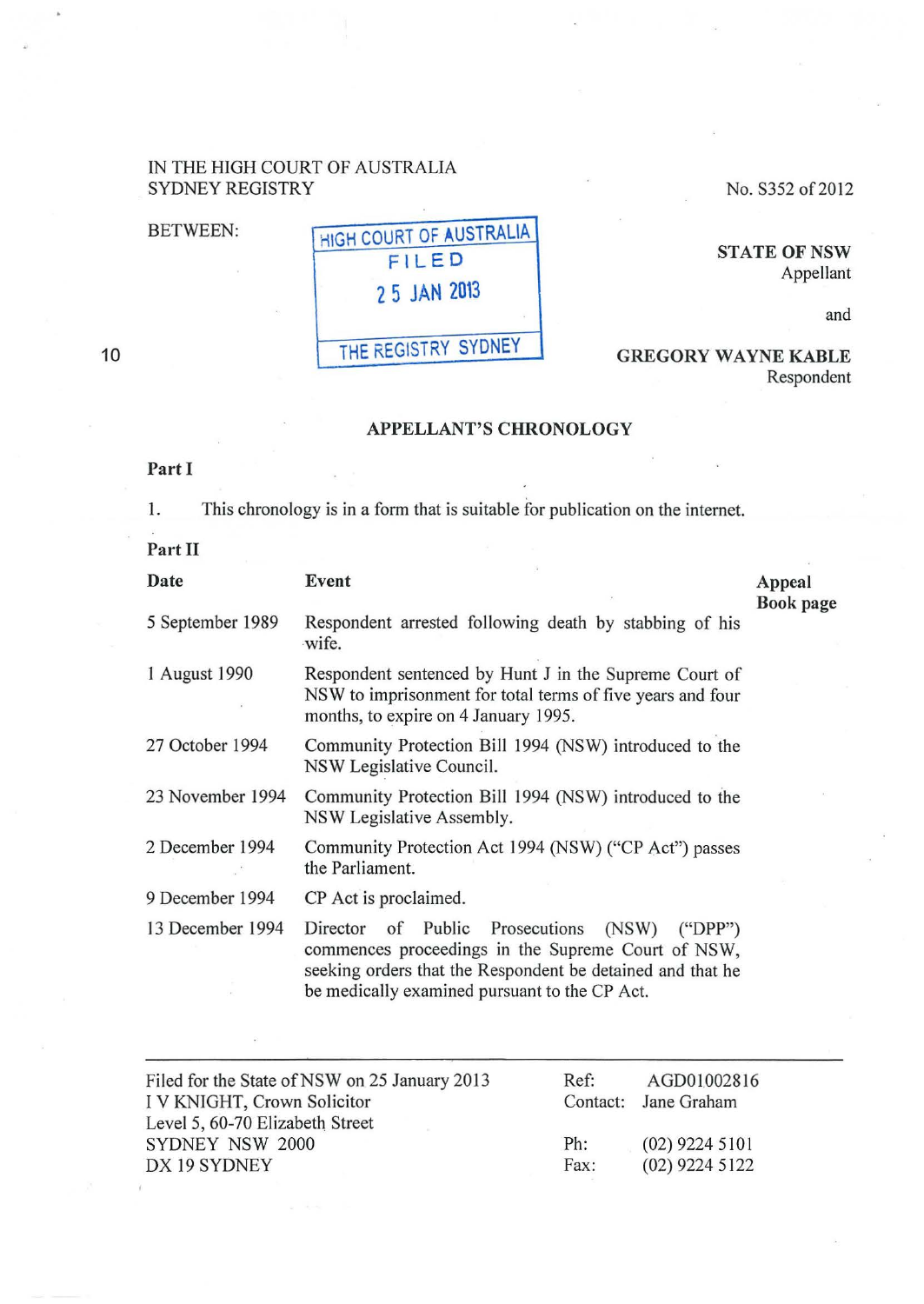| Date                                 | <b>Event</b>                                                                                                                                                                                                                                                                                   | Appeal    |
|--------------------------------------|------------------------------------------------------------------------------------------------------------------------------------------------------------------------------------------------------------------------------------------------------------------------------------------------|-----------|
| 19 December 1994                     | Spender AJ in the Supreme Court of NSW rejects<br>constitutional challenge to CP Act, declines to stay<br>proceedings and makes order requiring the Respondent to<br>be psychiatrically examined pursuant to the CP Act:<br>Director of Public Prosecutions v Kable (1995) 75 A Crim<br>R 428. | Book page |
| 22, 23 December<br>1994              | Hunter J hears DPP's application in the Supreme Court of<br>NSW for interim detention order pursuant to s 7 of the CP<br>Act. Further constitutional challenges raised.                                                                                                                        |           |
| 29 December 1994                     | Respondent charged before Magistrate Kok at Waverley<br>Local Court with 14 contraventions of s 85S of the Crimes<br>Act 1914 (Cth). Bail refused, warrant issued remanding<br>the Respondent in custody until 5 January 1995.                                                                 |           |
| 30 December 1994                     | Hunter J in the Supreme Court of NSW rejects<br>constitutional challenges to CP Act, makes interim order<br>detaining the Respondent pursuant to the CP Act.                                                                                                                                   |           |
| 5 January 1995                       | Warrant issued at Waverley Local Court remanding the<br>Respondent in custody until 16 February 1995 in relation<br>to pending charges under s 85S of Crimes Act 1914 (Cth).                                                                                                                   |           |
| 9 January 1995 $-7$<br>February 1995 | Levine J in the Supreme Court of NSW hears DPP's<br>application for an order pursuant to s 5 of the CP Act over<br>13 days. Constitutional challenges to CP Act renewed<br>during hearing.                                                                                                     |           |
| 13 February 1995                     | Warrant issued at Parramatta Local Court remanding the<br>Respondent in custody until 7 March 1995 in relation to<br>pending charges under s 85S of Crimes Act 1914 (Cth),<br>annotated "This warrant is to take precedence over warrant<br>issued for $16/02/95$ ".                           |           |
| 23 February 1995                     | Levine J rejects constitutional challenges, orders that the<br>Respondent be detained in custody for six months<br>commencing 23 February 1995 and expiring 22 August<br>1995 pursuant to the CP Act.                                                                                          |           |
| 12 April 1995                        | Magistrate Heagney permanently stays the Respondent's<br>prosecution for 15 alleged contraventions of s 85S of the<br>Crimes Act 1914 (Cth).                                                                                                                                                   |           |
| 9 May 1995                           | Judgment of the NSW Court of Appeal, dismissing appeal<br>against Levine J's order: Kable v Director of Public<br>Prosecutions (NSW) (1995) 36 NSWLR 374.                                                                                                                                      |           |
| 18 August 1995                       | Respondent (then applicant) granted special leave to appeal<br>the decision of the NSW Court of Appeal to the High Court<br>of Australia.                                                                                                                                                      |           |